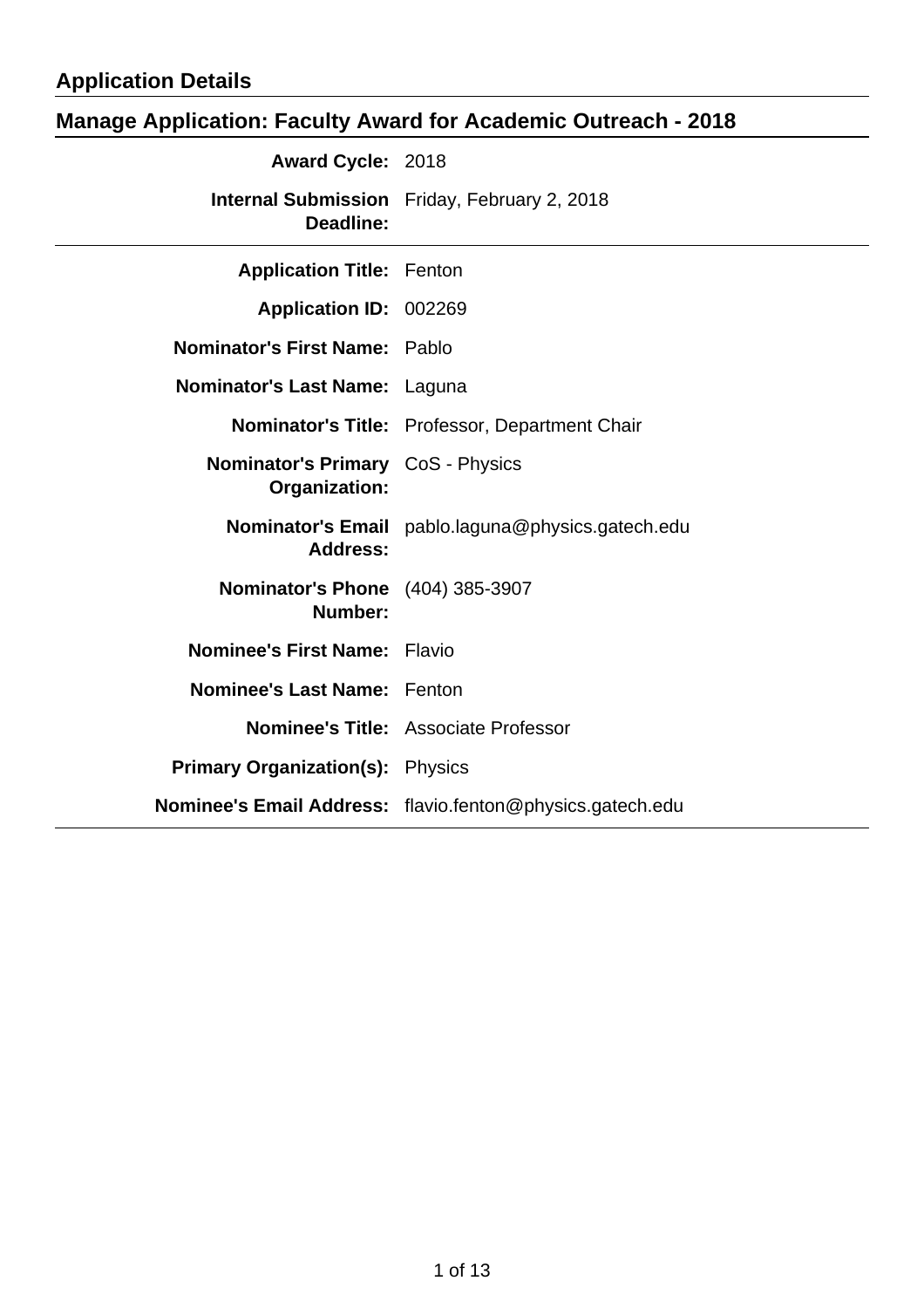## Nomination of Prof. Flavio H. Fenton for Faculty Award for Academic Outreach

#### **Table of content of Content:**

- Page 1 Table of Contents
- Page 2 Nomination letter
- Pages 3-6 Description, written by the candidate
- Page 7 Letter of support by GoSTEM Program Director, Diley Hernandez
- Page 8 Letter of support by Meadowcreek high school physics teacher, Ana Ille.
- Page 9 Letter of support by co-director and co-founder of Atlanta Science Festival, Jordan Rose
- Page 10 Letter of support by Physics Graduate Student Andrea Welsh
- Page 11 Letters of support by Graduate Association of Physics students' president, Anna Miettinen and by Lilburn middle school Instructional Coordinator, Mike Doyne
- Page 12 Comments from undergraduate students that have attended the Workshop of Excitable Systems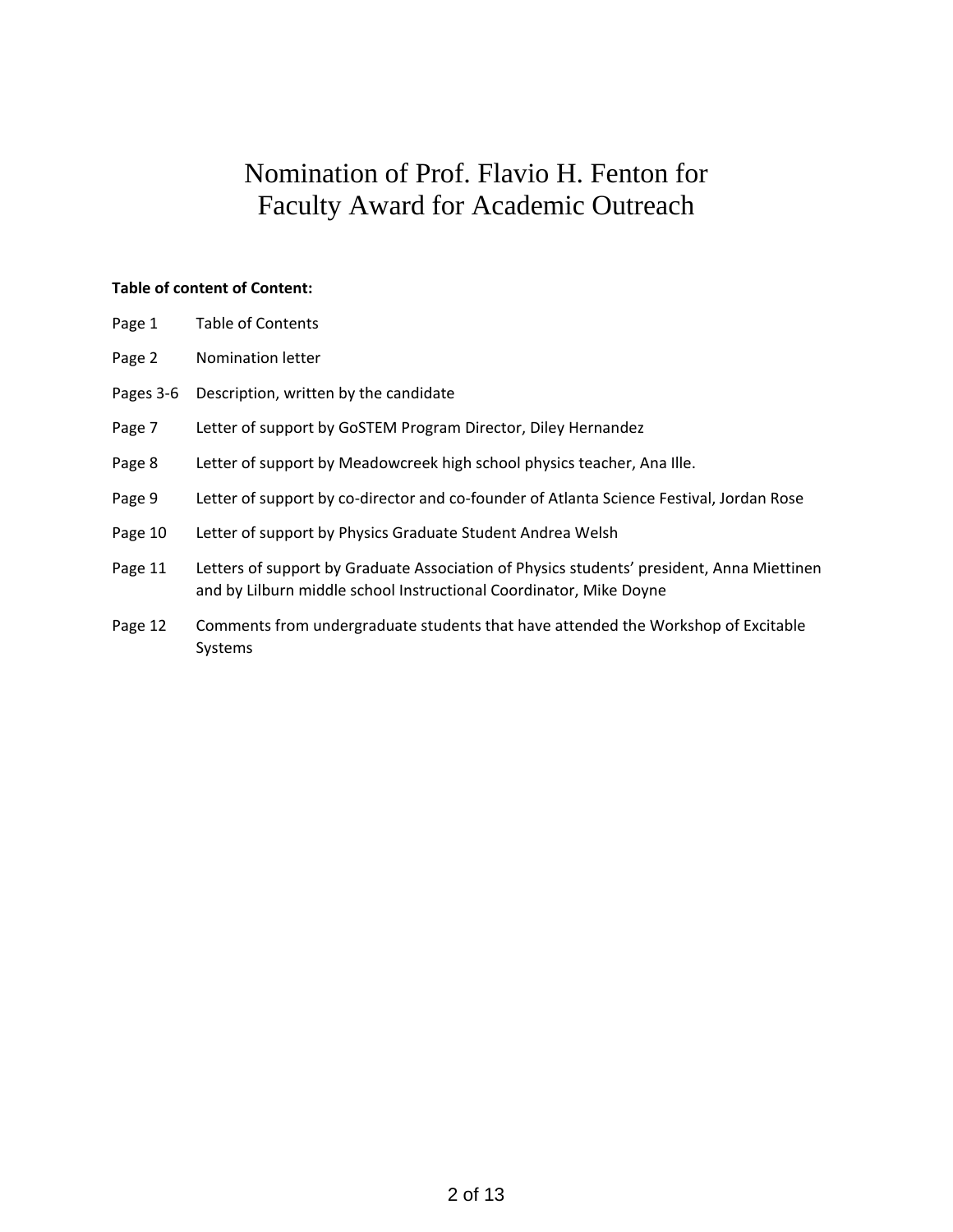

Pablo Laguna Prof. and Chair, School of Physics 837 State Street, Georgia Institute of Technology Atlanta, Georgia 30332-0430, U.S.A. EMAIL plaguna@gatech.edu PHONE 404-894-5200 FAX 404-894-9958

February 2, 2018

Center for Teaching and Learning Suite 457, Clough Commons 266 Fourth Street, NW Atlanta, GA 30332–0383

Re: Academic Outreach Faculty Award Nomination letter for Professor Flavio Fenton

Dear Award Selection Committee:

It is my pleasure to nominate Professor Flavio Fenton for the Academic Outreach Faculty Award. Since joining the School of Physics in 2012, Flavio has systematically and passionately devoted a lot of his efforts to outreach. He established connections with several middle and high schools in the greater Atlanta area, both individually and through GoSTEM, a collaboration between Georgia Tech and the Gwinnett County Public School District. This outreach was not restricted to K-12 institutions; for instance, Flavio has organized and led several workshops aimed at getting undergraduate students involved in research. He has been actively involved with the Atlanta Science Festival and the annual meetings of the American Association of Physics Teachers and Georgia Science Teachers Association.

A minority himself, Flavio has also been a diversity pioneer, reaching out to Hispanic students and women in particular, with inspiration and encouragement to pursue careers in STEM-related fields. With one of his female students, he organized the 2016 annual Conference for Undergraduate Women in Physics under the auspices of the Southeast Section of the American Physical Society. Flavio also is a regular participant in the Latino College and STEM fair and the afterschool Pathways to College program.

To sum up, Flavio has shown himself to be a leader in communicating science to the broader public and generating excitement about research outside of Georgia Tech. I think he is a perfect candidate for this award, as illustrated by all the supporting material that follows, therefore I give him my highest recommendation.

Sincerely,

Pablo Laguna Professor and Chair School of Physics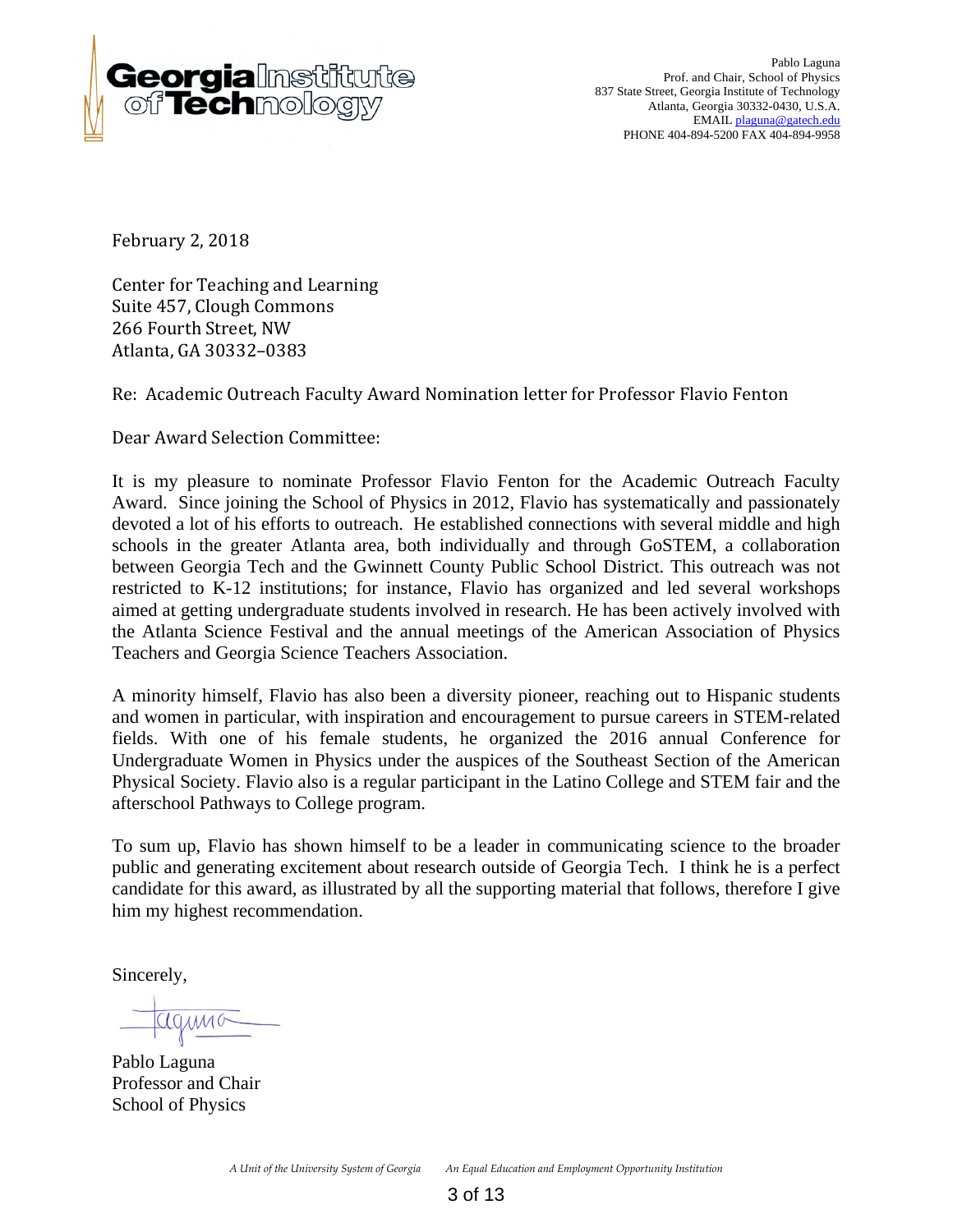Before coming to Georgia Tech, I had been a research faculty member for several years at another university, and while my environment was good for research, my opportunities for outreach were very much limited. Therefore, I have been thrilled since I arrived at Georgia Tech, as I have been finally able to develop strong outreach programs and pursue outreach with the same passion I have for research and teaching. Over the past five and half years at GT I have dedicated my efforts to disseminate science in general as much as possible and to attract the attention of students ranging from middle and high-schools to undergraduates into study STEM fields and learning how science can help them individually as well as society at the same time. My outreach activities could be classified into the following 7 main activities.

### 1) Engaging with Middle and High School Students.

I find it very important to interact with young students and teach them about science, thus over the past four years I have routinely visited Middle and Highs schools with activities and talks about science to motivate students to go into university and study STEM fields. Particularly I have partner with Radloff Middle school, Lilburn Middle school and Meadowcreek High school which are largely attended by unrepresented minorities. Every year I attend these school's science events with a series of physics demonstrations, and regularly participate giving lectures and carry out hands on science activities at some of their afterschool programs. For non-local schools such as Rabun County middle school and Osborne high school, I have given high definition interactive TV science presentations with the help of Direct 2 Discovery. In respect to my research and lab, I have an open door lab policy where I encourage people and students to stop by any time and learn about our experiments. We also often give lab tours to teachers and high school students.



Interactive presentations (D2D) from our lab at GT (A) to two different classrooms at Rabun middle school (B) and Osborne highs school (C). Afterschool physics of rollercoasters activity at Lilbrun middle school (D).

#### 2) Participation at Science and STEM Events.

Since 2012 I have attended the annual stem fair for students and their families at Meadowcreek high school by brining several physics demos and activities to excite the curiosity of students, each year I bring with me several of my graduate and undergraduate students not only to help with the various activities but also to act as role models. For the past 3 years I also have participated at the annual Latino College and STEM Fair with a booth with information about undergraduate studies in physics and astronomy and interactive physics demonstrations. I also given presentations at the Georgia Science Teacher Association Annual Meeting and the American Association of Physics Teacher's meetings, given 7 public scientific talks, five national and two international, and was invited to be the Keynote Speaker for the 1st Step into Stem Conference, organized by Junior STEM at GT in 2016.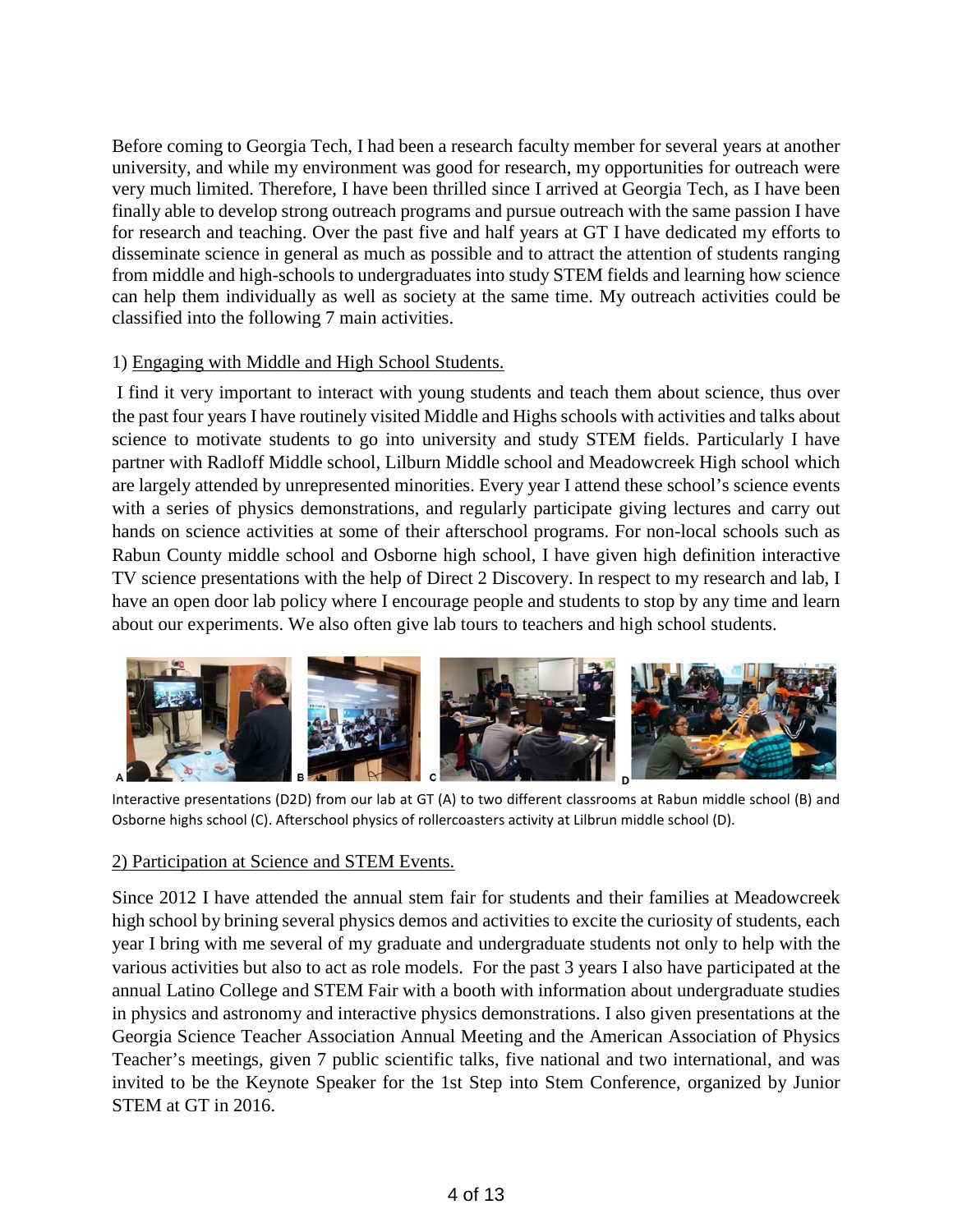

A) Mundo Hispanico, Atlanta's Hispanic local newspaper reporting on the Latino STEM Fair of 2016, B) Interacting with Meadowcreek High school students with physics demonstrations.

#### 3) Conferences and Workshops for Undergraduate Students.

Since 2006, the American Physical Society (APS) has been running an annual conference for undergraduate women in physics, which mission is to help recruit and maintain undergraduate women in physics and guide them with their professional development. With the help of one of my graduate students (Andrea Welsh) we co-organized the south east site conference in 2016 where more than 200 undergraduate women from universities around the south east, as well as some local high school students came to the meeting at GT [\(http://www.cuwip.gatech.edu/\)](http://www.cuwip.gatech.edu/). At the conference, students attended research talks given by local and invited faculty and other women scientist working in industry, panel discussions, lab tours and their own students' talks and poster sessions.

I have also developed an undergraduate workshop on Excitable Systems in collaboration with Lehman College (Bronx NY, from 2011-2015) and then with Rochester Institute of Technology (Rochester NY, currently 2016- on ). The goal of these week long workshops is to give undergraduate students from around the US an opportunity to learn about interdisciplinary research in STEAM fields and in particular the dynamics of excitable and oscillatory systems in biology and medicine from a mathematical, experimental, and computational perspective. Students attend lectures, laboratory activities and learn to use and develop high performance computer codes to solve biological problems and work on a final project that they all present at the end of the workshop. Several of my graduates students and postdocs participate as co-instructors on these workshops, giving them further experience in teaching and outreach.



Undergraduate workshops, where students attend A)lectures, B) hands on laboratory activities and c) perform high performance computing.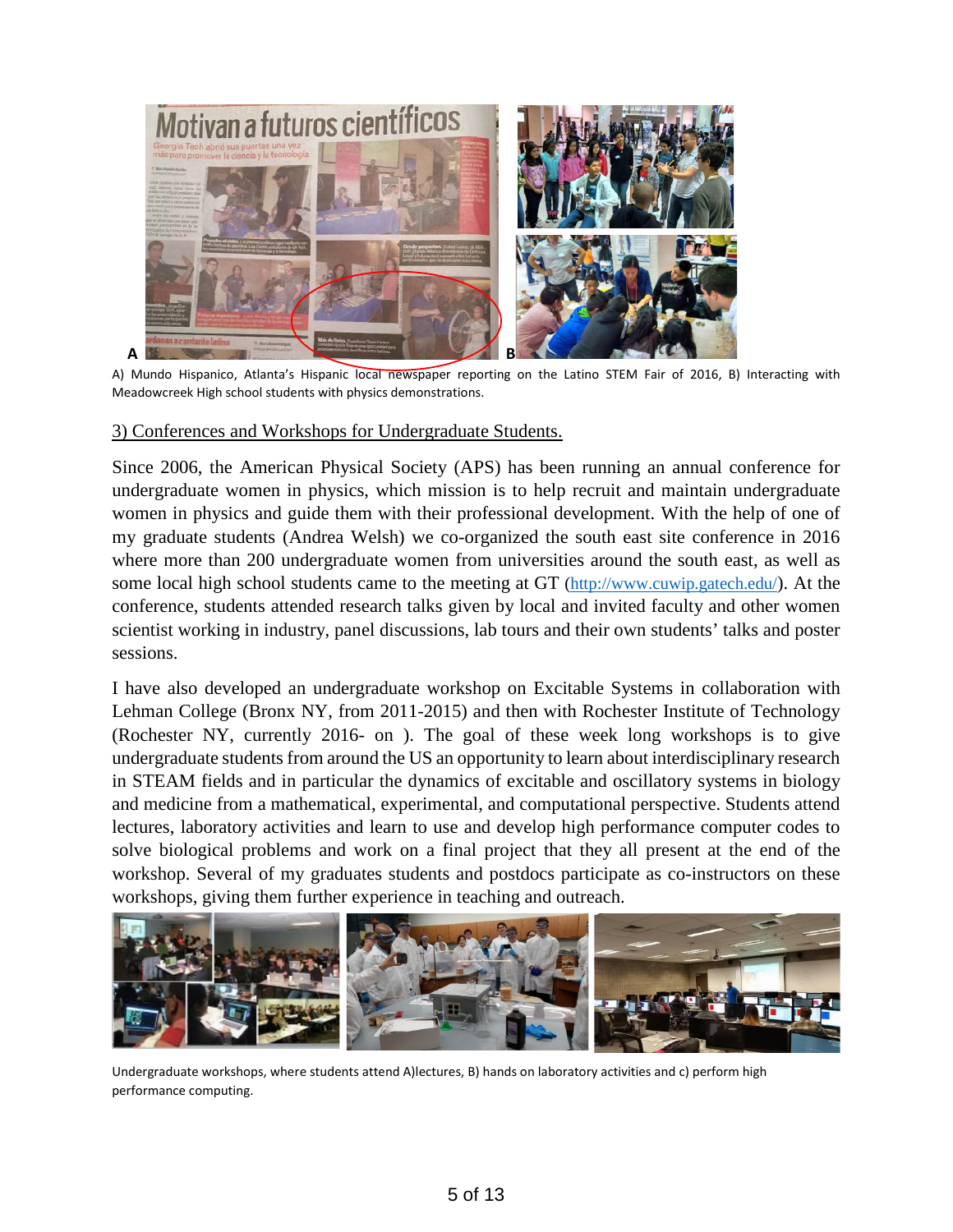### 4) Research for High School Students.

I believe that it is never to early to learn about research and I have been fortunate to have had 10 high school students that have worked in my lab since 2015 (3 women and 5 underrepresented minorities). Six of these students came through a collaboration with the GIFT program (Georgia Intern Fellowship for Teachers) which I have been part of for the past 2 years. In this program, we are paired with a high school teacher and three of their students to work for a month in a science project in our lab, with a final presentation at the end of their study. I'm happy to say that all 10 students are now enrolled or are currently applying to a universities on a STEM related fields.

#### 5) Research for Undergraduate Students.

In the lab, I continuously encourage my postdocs and graduate students to joining me in mentoring undergraduate students, and thanks to them and their efforts we have had since 2013, 24 undergraduates doing research in our lab (10 women and 3 international visiting students). We take their research very seriously and after one semester of working in the lab and demonstration of understanding their research project, we encourage them to apply for research and travel funding so they can continue their research and present it at conferences. We are fortunate that 10 of our undergraduate students have been awarded a GT PURA (President Undergraduate Research Award), 3 have obtained a Petit Scholarship, and 2 a GT-URSA research award. Our undergraduates have presented over 30 posters and talks at several local and national meetings and have received several awards for their research, including the School of Physics Metha Phingbodhipakkiya Award, CoS Joyce & Glenn Burdick Award, CoS Leddy Family Award and a best undergraduate talk presentation at the Annual American Physical Society meeting.

### 6) Upgrade of the GT Physics Demo Room.

Through my classes and outreach events, I have seen how real life applications of physics often help students not only to better understand the topics but also get excited about science. Because of these, over the years I have constructed several physics demos for my classes and to bring to outreach events. Then last year, I learned about GT (Tech-Fee) grants and I immediately prepared and submitted, with one of our academic professionals (Ed Greco), a proposal to upgrade our very old physics demo room. The vision, is to make ours, the most complete physics demo room in the nation so we can use a variety of demonstrations in all our physics classes and also increase the range of outreach events we can do at the school of Physics. The proposal was well received by GT and we were able to obtain \$180,000 to buy and construct more than 2,000 different physics demos ranging from simple ones like bouncing balls with different elastic coefficients to complex ones like ultrasound levitators and a superconductor magnetic Mobius strip track. While we are still organizing and cataloging all the new experiments from our demo room, we have already seem this year a clear increase in the use of demos in our introductory physics courses. In addition, our outreach events are now reaching more students and people as we get now regularly calls from many student organizations within GT to borrow equipment for outreach events. Finally, as we are currently cataloging the experiments, we are making videos of them and creating an online outreach you-tube channel library that will be accessible not only to our own students, but to other students and the public in general.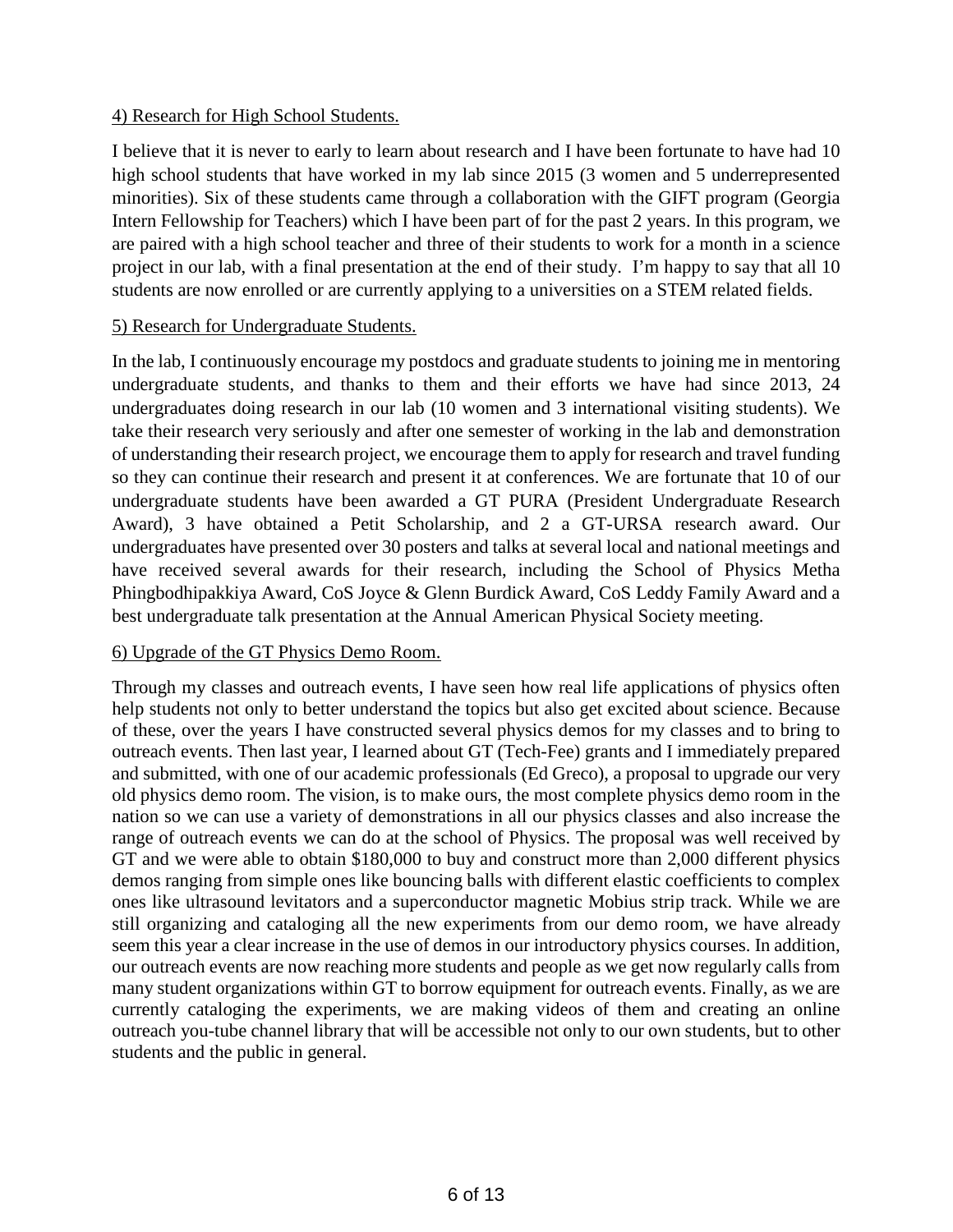## 7) General Public Outreach:

Promoting since to the general public is also a passion for me. I have participated since its beginning at the Atlanta Science Festival (ASF), first as a part of a TV ad for its promotion in its first year and with a science booth at the Expo event. Then every year, we have participated with an Expo booth, and helped our physics graduate students with designing and implementing physics demos related to fermentation, for their science of beer events. Also I have organized with the help of my students and about 600 other GT students, staff and faculty, an activity to perform a crowd spiral wave. This is a science activity designed to promote science and heart arrhythmia awareness that we have performed twice as part of the ASF, and once last year at the March for Science in Atlanta with the more than one thousand participants.

To reach people in general and make available information about how mathematics and physics can be used to study and help cure heart arrhythmias, I have created and maintained for over 12 years now, an interactive and teaching website (TheVirtualHeart.org). This website includes movies and interactive simulations of mathematical models of the heart that is used by many students and teachers at several universities and it is visited by around 3 to 4 thousand people per month. Some of the program developed for the website have also been shared with other educational websites such as the SIAM (Society of Industrial and Applied Math) Dynamical Systems website.

With two of my graduate students we have developed a new high school student's summer physics camp (based on the success we have had with the undergraduate's workshop) to be given this year, as part of the GT Summer PEAKS Programs (Programs for Enrichment and Accelerated Knowledge in STEM).

Other general outreach activities, include collaborations with our SPS (Society of Physics Students) helping organize and obtaining all necessary permits to perform events such as their physics Field day for high schoolers and the annual liquid nitrogen frozen-pumping drop (now on its 3rd year) from the Howey's physics building.



Picture from one of the spiral wave's event, part of the ASF at GT that was published in Physics Today last year.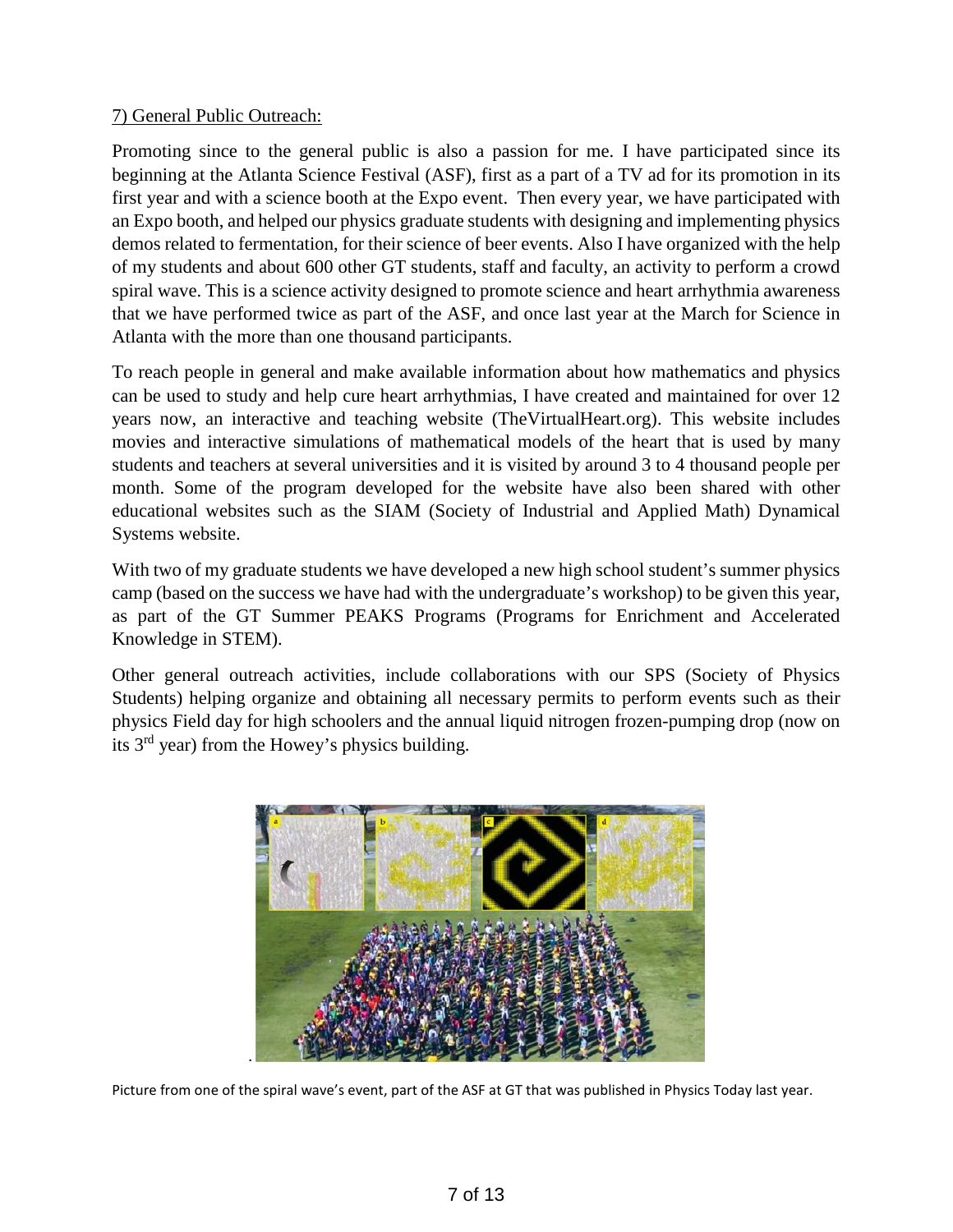

I am writing this letter in support of Dr. Flavio Fenton's application to the Faculty Award for Academic Outreach. Dr. Fenton has been a dynamic participant in many GoSTEM initiatives since he arrived at Georgia Tech in 2012, and in the past five years he has provided unique enrichment opportunities to high school and middle school minority students involved in our program. The GoSTEM program is a collaboration between Georgia Tech and the Gwinnett County Public School District to enhance the educational experience of Latino students in Georgia and strengthen the pipeline of these students into post-secondary STEM education. In order to fulfill our mission, we rely on Georgia Tech's faculty engagement in educational outreach activities outside the classroom and the laboratory. Since his arrival to Georgia Tech, Dr. Fenton has become an invaluable collaborator to our program.

Since 2012, he has participated in our Fall Latino STEM Education Day event held at Meadowcreek High School. This event attracts between 100 and 200 Latino family members from our partner cluster schools for a day of STEM hands-on activities, and college workshops. Dr. Fenton has prepared educational presentations and science demonstrations related to his research for high school and middle school students on these events. Furthermore, he has engaged graduate students from his lab in these activities, which provides younger students in our program with valuable role models in STEM careers.

Dr. Fenton has attended in multiple times the afterschool Pathways to College program and conducted interesting hands-on activities for middle school students. Dr. Fenton has given inspiring and motivating presentations about careers in STEM and his own experiences as a minority scholar and physicist and has encouraged students in our program to reach higher and pursuit their dreams. He also supports this program by opening his lab at Georgia Tech and accommodating students who are visiting our campus on field trips.

Dr. Fenton has also engaged in our teacher professional development opportunities by offering coordinated lectures with teachers via teleconferencing to high school classrooms. In the summer, Dr. Fenton has also hosted science physics teachers and groups of students through the Georgia Intern Fellowship for Teachers (GIFT) program. In addition, he serves on the GoSTEM program Faculty Advisory Board tasked with providing guidance on how to reach out more effectively to minority K-12 students, and bridging the gap between K-12 institutions and higher education.

In sum, Dr. Fenton is an exemplar educator and his commitment to the younger generations and minorities students is not only palpable, but it serves as great inspiration to other faculty, staff and students at Georgia Tech. His incessant effort to bring knowledge and encouragement to all students around him is indeed worthy of the highest commendations. Sincerely,

GoSTEM Program Director Phone 404.385.2424

Diley Hernandez, Ph.D. Center for Education Integrating Mathematics, Senior Research Scientist Science and Computing Georgia Institute of Technology 8 of 13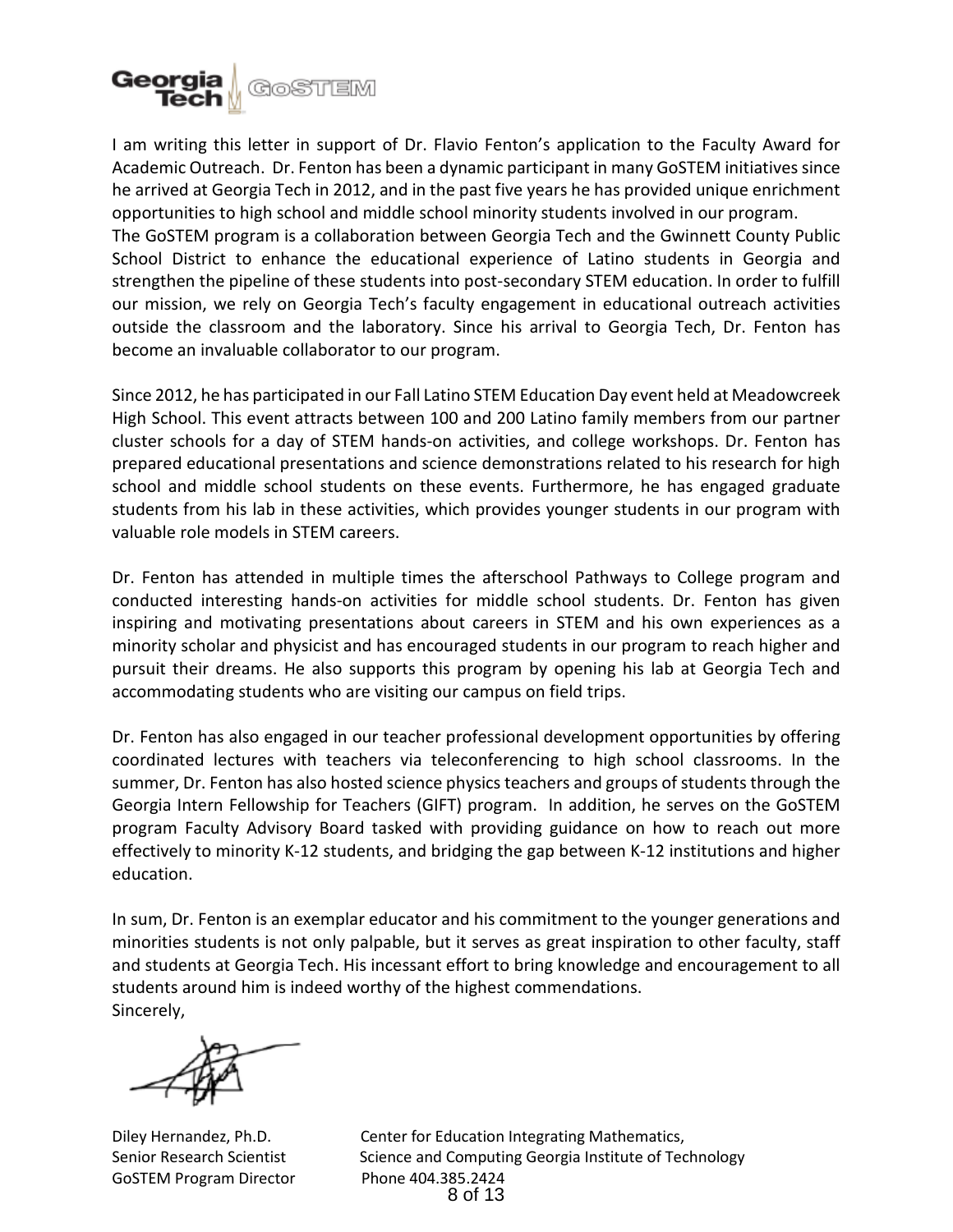To: Faculty Award for Academic Outreach Committee

I am writing this letter of recommendation in support of Flavio Fenton's nomination for the Faculty Award for Academic Outreach.

Last summer, being part of the GIFT program (Georgia Intern Fellowship for Teachers), I had the privilege to work for a month in professor Fenton's lab along with 3 of my students from Meadowcreek High School.

My students and I had a great learning experience there. Everybody in the lab was very friendly and eager to share with us information about their area of research. Even though they were all busy, they took time to present and explain to us the experiments they were working on.

Also, everybody was very supportive in helping us complete our assignment, "Studying the period of a density oscillator".

During that time, my students learned a lot about methods of research, collecting, processing and interpreting data, programming, and writing a presentation.

I was able to use the new information and new ideas in order to prepare a unit lesson plan for my high school students.

My students took the results of their work to the Science Fair Competition, and I was able to incorporate some of the elements of the density oscillator setup into a lab I am doing with my students for Electricity unit.

I am very grateful for the learning experience my students and I had at Georgia Tech and I am looking forward to continue our collaboration. Professor Fenton is scheduled to come in our school to do some Physics demonstrations for our students this semester.

It is with my deepest convictions that I eagerly recommend that Flavio Fenton be selected as the recipient of the Award for Academic Outreach.

Sincerely, Ana Ille Physics Teacher Meadowcreek High School 678 559 8594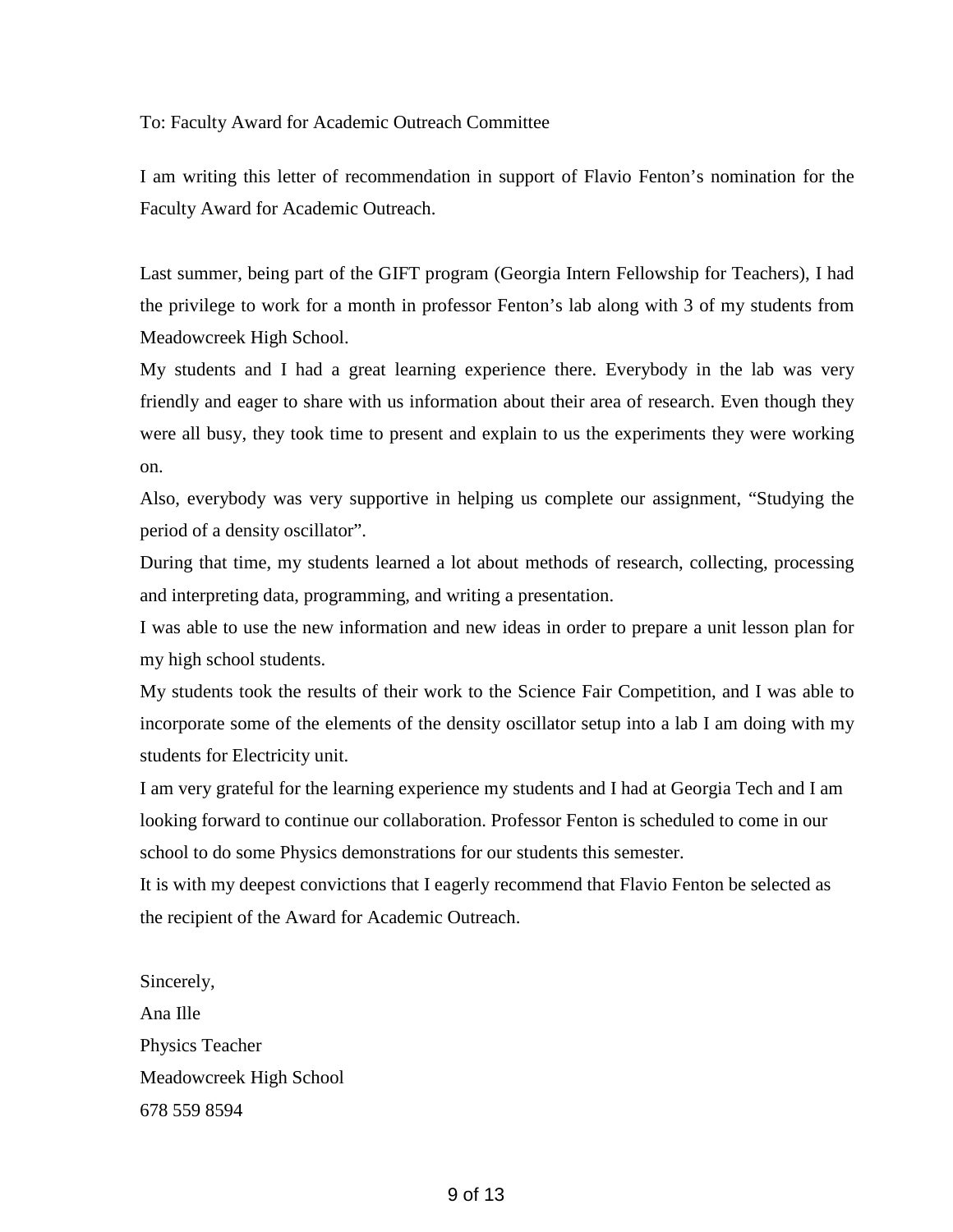# ATLANTA FESTIVAL

191 Peachtree Street NE, Suite 3400 Atlanta, GA 30303 770-322-4992 AtlantaScienceFestival.org

January 29, 2018

To Academic Outreach Faculty Committee:

It is my pleasure to support the nomination of Dr. Flavio Fenton for the Georgia Tech Faculty Award for Academic Outreach. Flavio has been an active and enthusiastic participant in the Atlanta Science Festival since its inception in 2014.

The Atlanta Science Festival is a two-week celebration of local science and technology, with 100 public science events throughout metro Atlanta. In 2014, Flavio joined us at an initial meeting with WSB-TV, the local ABC affiliate, where his physics demos helped set the stage for the network's media partnership with the Festival. He was later featured with one of his graduate students in an on-air segment demonstrating forces and momentum to promote the Festival's learning opportunities. Each year since then, Flavio has participated as an exhibitor at our Expo event, which draws 20,000 curious people of all ages to a free interactive science day in Centennial Park. Additionally, Flavio is an annual presenter at the Latino College and STEM Fair (drawing more than 1000 middle and high school attendees annually) and has also helped to produce a Science of Beer event for adults during the Festival, which involved mentoring graduate students to create demos that highlight various chemical and physical properties of beer and its production. But what Flavio did with the spiral wave demo was quite amazing! Flavio organized a live re-enactment of a spiral wave, using about 600 human volunteers in each of two years, in order to model the kinds of spiral waves of electrical signals that can occur among mammalian cells in epilepsy and cardiac anomalies. The demo was featured in a 2017 Physics Today journal article (Welsh, Greco, and Fenton, 2017), and is a fantastic example of engaging the public in science learning and scholarship.

I am thrilled to support Flavio's nomination for the Faculty Award for Academic Outreach. Thank you for your consideration.

Sincerely,

Jordan Rose, MPH Executive Co-Director & Co-Founder, Atlanta Science Festival, Inc.



 **#AtlSciFest**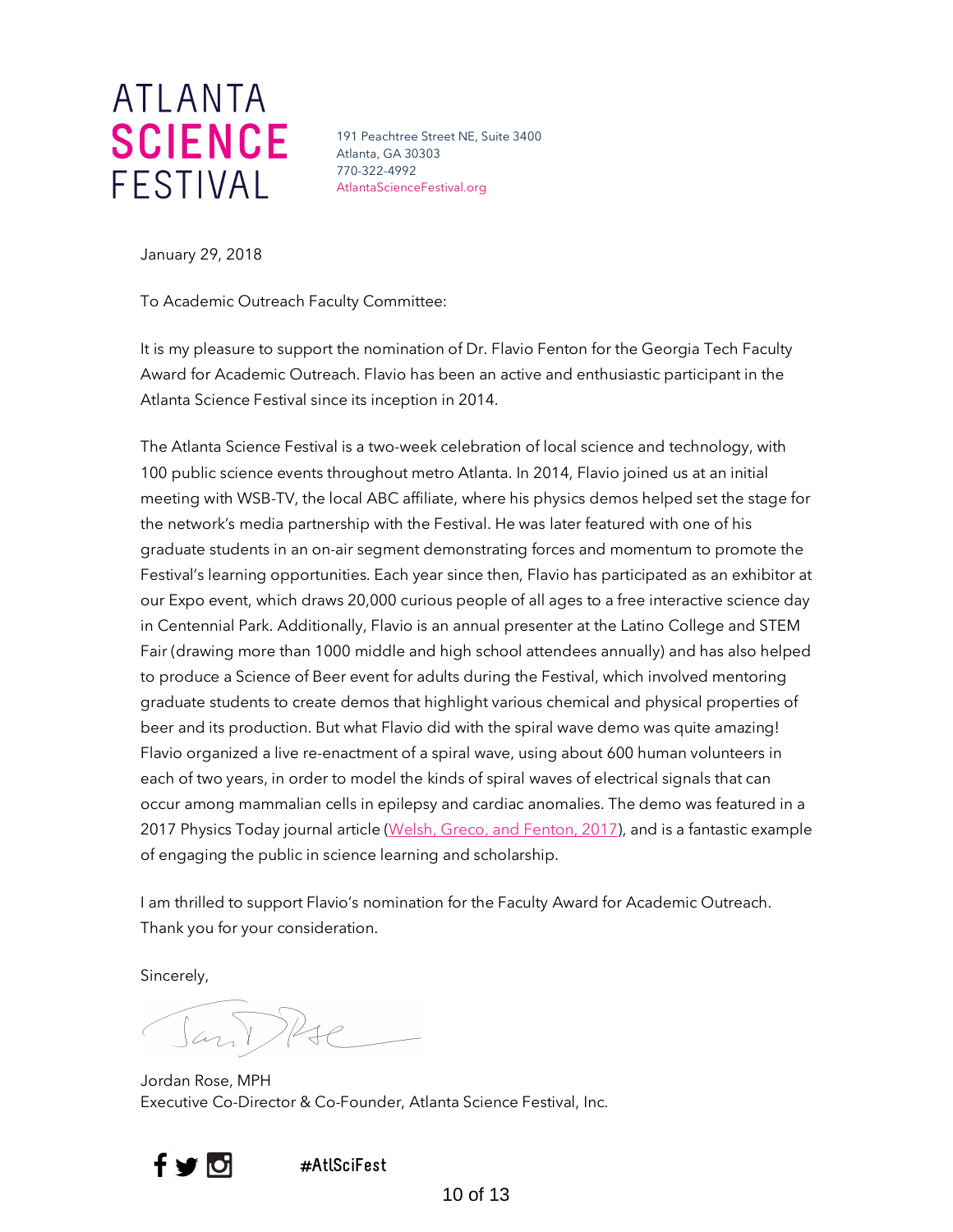Dear Review Committee Members,

It gives me great pleasure to write this letter to nominate Professor Flavio Fenton for the Academic Outreach Faculty award. I have known Flavio since 2012 when I began working for him as a Ph.D. student. One of the reasons I decided to pick him as my advisor is because in his talk to the first year graduate students about his research, he also spoke about his commitment to outreach, which is a topic very important to me. He was the only professor that included this and so I knew that by working with him, not only would I be able to do research that I liked, but also have opportunities to give back to the community by teaching science to different groups of people. Thus over my past 6 years at GT, I have seen firsthand the strong commitment that Flavio has for outreach and the rich culture of science dissemination he sets for all of us in his group. Because the kinds of outreach activities he embarks on every year are too diverse and large to enumerate here, I will focus on only three in which I have interacted the most with him.

First, the American Physical Society Conference for Undergraduate Women in Physics (CUWIP). This is a conference that is held at various universities across the United States annually aimed at retaining women in science and physics by providing them with a professional development and networking opportunities. The conference had never been held in Georgia before and I wanted to host it at Georgia Tech in 2016. As a graduate student, I had no experience writing the proposal or even doing the logistics for hosting such an event. Flavio was very excited to help organize this conference with me and was very active over the course of 18 months preparing for all the aspects of the conference and guiding me. The result was a very successful CUWIP with over 200 undergraduate students from the southeast of the US and Puerto Rico as well as about 20 students from underrepresented minority high schools in Atlanta.

Second, I would like to talk about his involvement in GoSTEM, a collaboration between Georgia Tech and Gwinnett County Public School District. This district has a high population of Hispanic students, which is an underrepresented minority in science disciplines at the college level. There are multiple events that GoSTEM hosts each year that Flavio has been involved with since I have known him. For example, every November he attends an event at Meadowcreek High School preparing many wonderful demos for students in elementary, middle and high school to explore and learn from. Flavio also gives lectures and brings hands on activities through the year and attends the GoSTEM Annual Latino College and STEM Fair. At these events, not only the students love interacting with him but also their families do too as he talks to them both in Spanish and English and provides them with insight about being a Latino in STEM.

Finally, I want to talk about his involvement in the Atlanta Science Festival (ASF). Flavio has been involved with the ASF since its inaugural year in 2014. That year, Flavio worked with the lead organizers to help advertise the event. Flavio included me in a presentation of physics demos we did for executives at a TV station that then lead to a TV advertisement to promote the festival. Since then we have participated every year with various events at the festival including a science booth at the expo, a human spiral wave activity with about 600 participants to promote research and heart arrhythmias awareness, physics activities at the science of beer event organized by the School of Physics graduate students and the science parade, among others.

In summary, Flavio cares a lot about outreach and spends a lot of his time and effort working in many outreach events that target all kinds of groups of people, from very young students to the public in general. He never says no to any invitation or opportunity to promote and disseminate science, and he keeps his research lab open to anyone to visit and always encourage all of his students to give back to the community. Thank you for your consideration.

Andre Jayne Weste

Andrea J. Welsh, Ph.D Physics Student at GT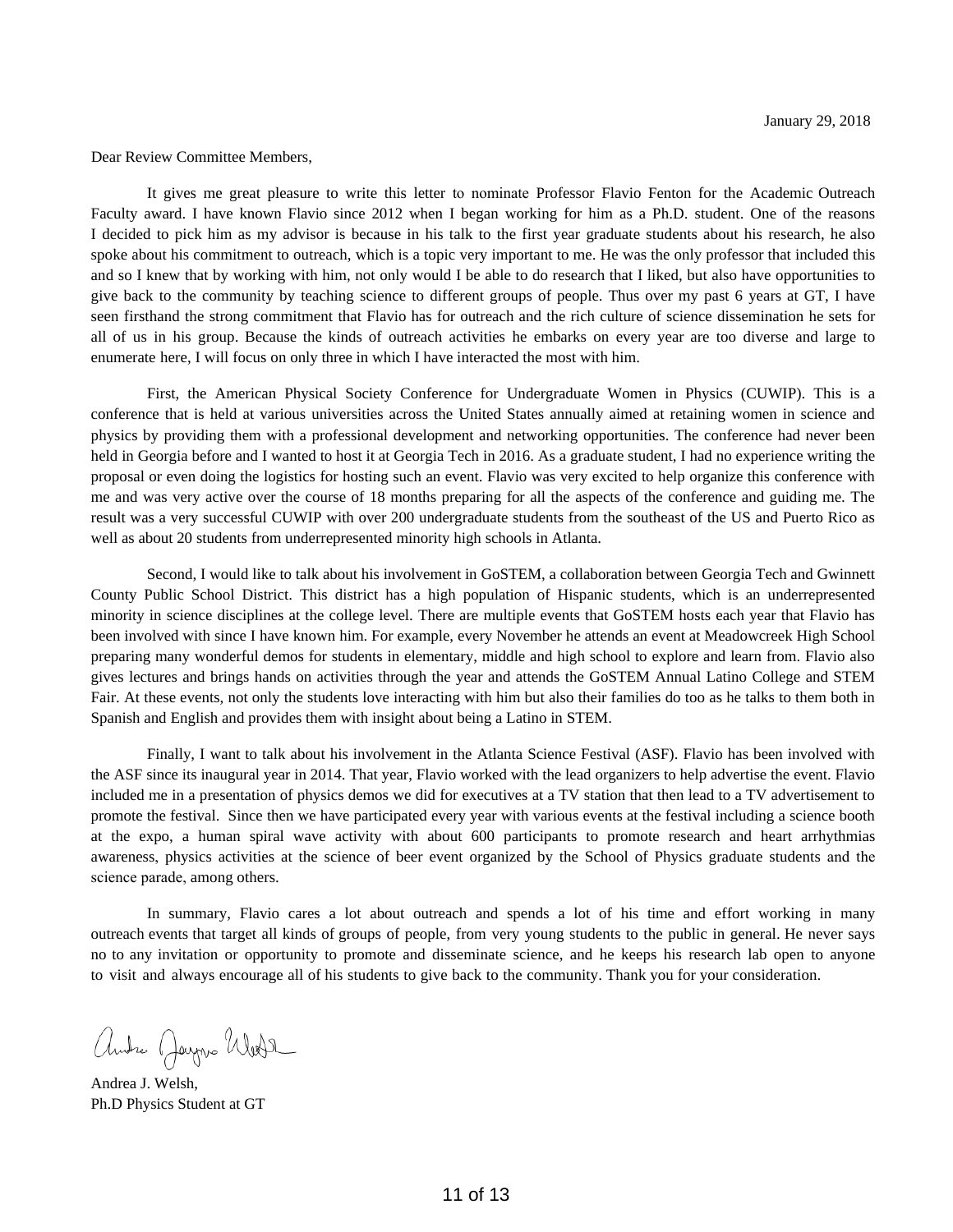For the consideration of the Faculty Award for Academic Outreach Committee:

Dr. Flavio Fenton always contributes to the scientific outreach community here at Georgia Tech. If a group on campus is in need of help with demonstrations or faculty volunteers, he is usually one of the first professors to lend a hand. In particular, Dr. Fenton supports the Graduate Association of Physicists Students (GAP) in our outreach events.

While I was the president of GAP, Dr. Fenton helped us for the least two years in the Atlanta Science Festival. His educational demonstration with 'elephant toothpaste' was very popular with the young adult audience during our Science of Beer event, which highlights the physics behind bubble formation and fermentation. He had an integral part in the organization of this years' Step into STEM event, a series of experiments targeted at students in primary education  $(K-12)$ . He helped with the selection and training for the operation of several simple, interactive demos involving classical mechanics. Regardless of the target age group or the focus of the event, Dr. Fenton is a resourceful colleague for connecting with and spreading the joy of physics with any audience.

During my time at Georgia Tech and in GAP, I first hand observed how Dr. Fenton consistently volunteers his time and knowledge for philanthropic educational outreach.His positive attitude and willingness to get involved make him an exemplary member of the physics department and an ideal candidate for the Faculty Award for Academic Outreach.

Sincerely, Anna Miettinen Georgia Tech Physics GAP (President 2015---2017)



Some of the demos by GAP at the step into STEM for K-12

-------------------------------------------------------------------------------------------

#### To whom it may concern:

Dr. Flavio Fenton has visited our school several times over the past few years to support our annual STEM Night as well as our after school GoSTEM program. Each time Dr. Fenton visits, he engages students, parents, and staff alike with contagious enthusiasm and fascinating physics demonstrations. And as I believe we have the largest Latino population of any middle school in Georgia, it certainly helps that he is bilingual!

We can't wait until he makes his next stop at Lilburn Middle School! Mike Doyne Parent Instructional Coordinator Lilburn Middle School